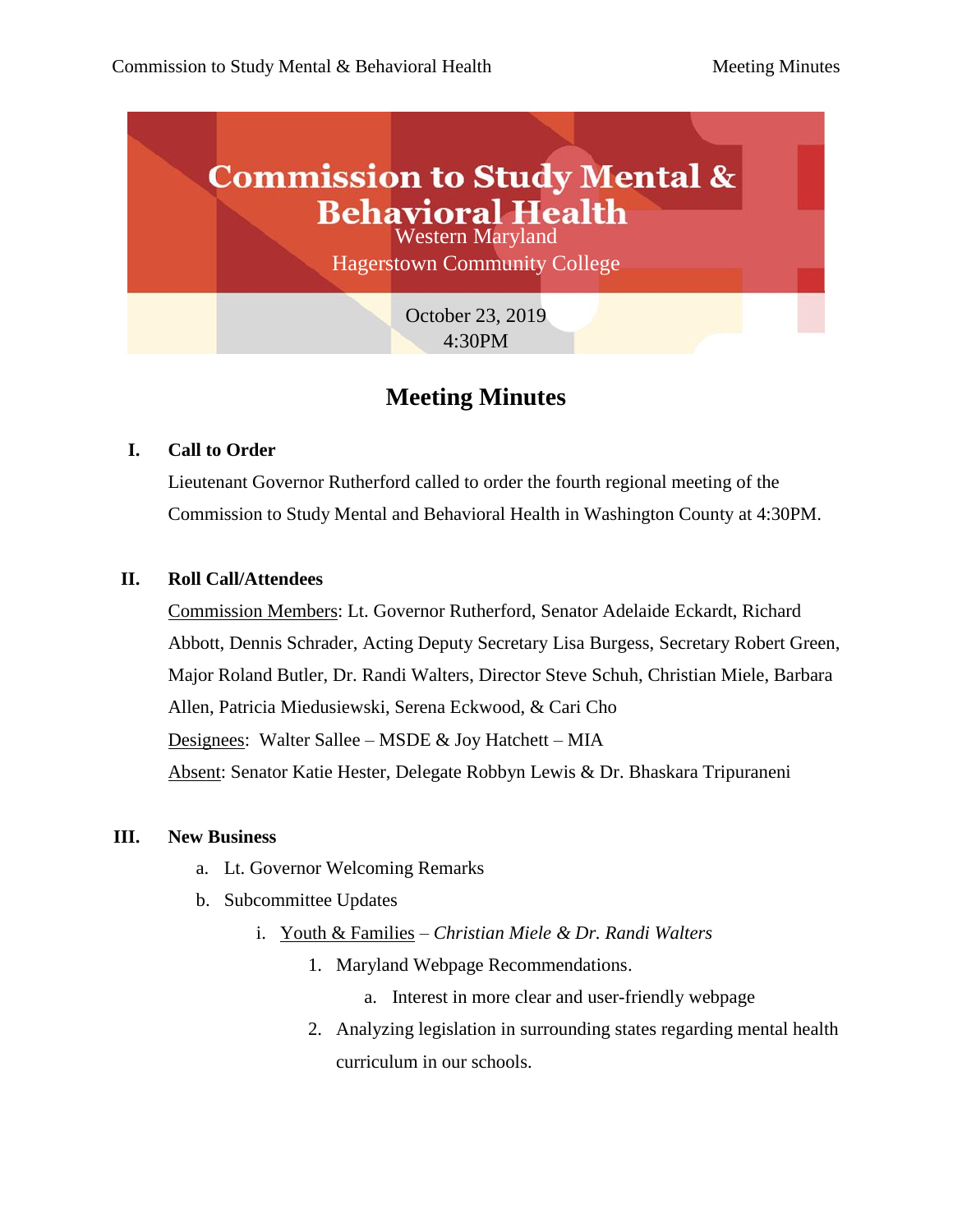- 3. Looking at the need for treatment resources for children that stay overnight in hospitals.
- ii. Crisis Services *– Director Steve Schuh & Delegate Robbyn Lewis*
	- 1. Addressing crisis services from the point of entry into the crisis system through stabilization.
	- 2. The Subcommittee reviewed Substance Abuse and Mental Health Services Administration's Crisis Services: Cost Effectiveness Report, along with the Behavioral Health Advisory Council's 24/7 Mobile Crisis & Walk-in Centers Report to develop a list of critical crisis components to explore further.
	- 3. The Subcommittee has identified 8 buckets to explore:
		- a. Call Centers
		- b. Mobile Crisis Teams
		- c. Behavioral Health Urgent Care Centers
		- d. Residential Beds
		- e. ED Psychiatric Services
		- f. Crisis Services offered by Peers
		- g. Adolescent Crisis Services
		- h. Law Enforcement's Role in Providing Crisis Services
	- 4. The next meeting will focus on MD Crisis Connect (211, press 1).
- iii. Finance & Funding *Commissioner Redmer & Dennis Schrader*
	- 1. Evaluating principals for the system of care.
		- a. Align the Behavioral Health Administration and manage care organizations and local system managers.
	- 2. Parity between behavioral and physical health.
	- 3. Commission Discussion The purpose of this subcommittee is that programs are typically paid with Medicaid and Medicare and we need to make sure we look into all the rules and regulations as well as working with private and state insurers.
- iv. Public Safety/Judicial System *Secretary Green (Rep) & Richard Abbot*
	- 1. Two meetings since the last full Commission; focuses were: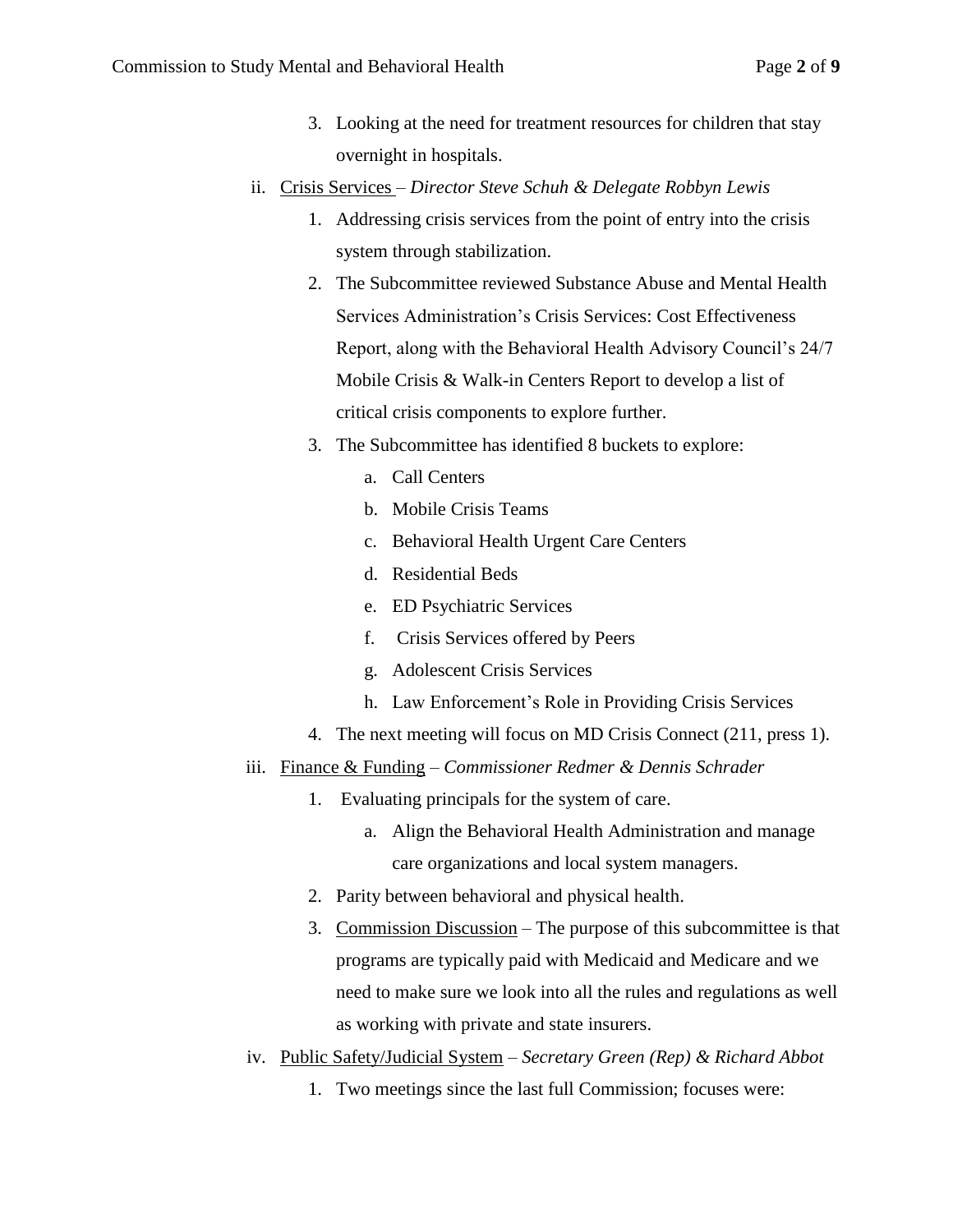- a. Warm hand offs of incarcerated individuals with behavioral health disorders returning to the community.
- b. Adjudication issues associated with individuals with behavioral health issues.
	- i. Concerns with follow up community supervision  $\&$ housing availability.
- 2. Commission Discussion Across the U.S. there is about 30% of people in the corrections system who suffer from mental health or disabilities and with the Baltimore Detention Center; the percent with co-occurring conditions is closer to 55-60%. Person is usually in jail for about 6 months and you need to be able to start treatment there and have a warm hand off.

Mental Health NAMI Meeting – the Department of Corrections was recognized and awarded the Wild Iris Award for their leadership in their crisis de-escalation training.

- c. Two-Gen Presentation *Christina Church*
	- i. [See Presentation](https://governor.maryland.gov/ltgovernor/wp-content/uploads/sites/2/2019/12/2019-10-23-Two-Gen-presentation-to-MBH-.pdf)
	- ii. Commission Discussion Because of the number of issues that confront families when they are trying to move out of poverty: housing, healthcare, employment, transportation as well as substance-use disorder and mental health disparities. It was believed this topic should be relevant to the discussions. The Two-Gen Commission's approach is intended to address the full spectrum of problems that families face. We have individuals on this Commission that have experienced these things and we also hear real input from Marylanders that have lived experiences on the subject.

#### **IV. Public Comments**

- a. Elected Officials:
	- i. Delegate Mike McKay *District 1C, Allegany and Washington Counties*
		- 1. Thank you for being here. We are looking forward to bridging the gap between Two-Gen and Legislation.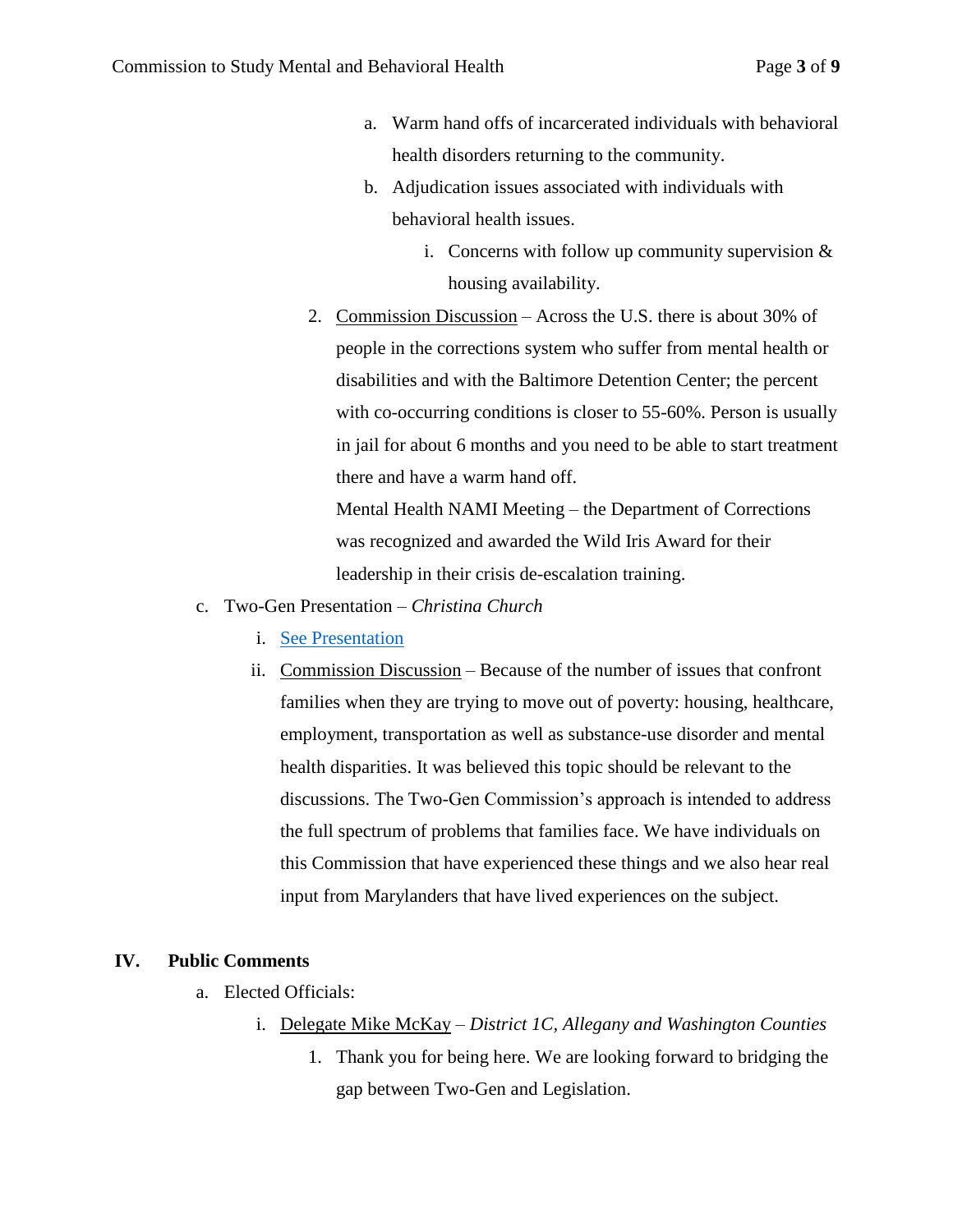- b. Public Comments:
	- i. Myra Derbyshire *Thurmont Addiction Commission Member*
		- 1. Importance of awareness and education on harm reduction and other pathways of treatment.
	- ii. Jim Raley *Executive Director, Archway Station Inc*.
		- 1. Archway serves adults and youth.
		- 2. A lot of today's youth are being raised by individuals other than their parents due to the result of addiction and substance abuse.
		- 3. [See attachment](https://governor.maryland.gov/ltgovernor/wp-content/uploads/sites/2/2019/12/Jim-Raley-Archway-Testimony.pdf)
	- iii. Jennifer Patterson *Carroll County Parent*
		- 1. I have been on a two year journey with a 13 year old daughter that has mental illness.
		- 2. No beds in the hospitals have resulted in long waits in the ER.
		- 3. We drive two hours to a psychiatrist in order to be covered by insurance.
		- 4. Three things that I would ask of the Commission to consider:
			- a. Craft the best message to raise awareness.
			- b. Integrate intervention earlier in a way that does not blame/shame parents.
			- c. Family Support some caregivers are dealing with their own mental illness and don't have the time to care for themselves.
	- iv. Liz Park *MD Association of Youth Service Bureaus*
		- 1. Schools are limited to what they are able to offer to children.
		- 2. Importance of Community Based Services:
			- a. They work with the entire family and pick up where the schools cannot assist.
			- b. These programs need state funding.
	- v. Christie Moore & Mr. Moore *Carroll County Parents*
		- 1. Once stayed in an ER pod for 28 hours waiting for a bed.
		- 2. Daughter has been failed by the school system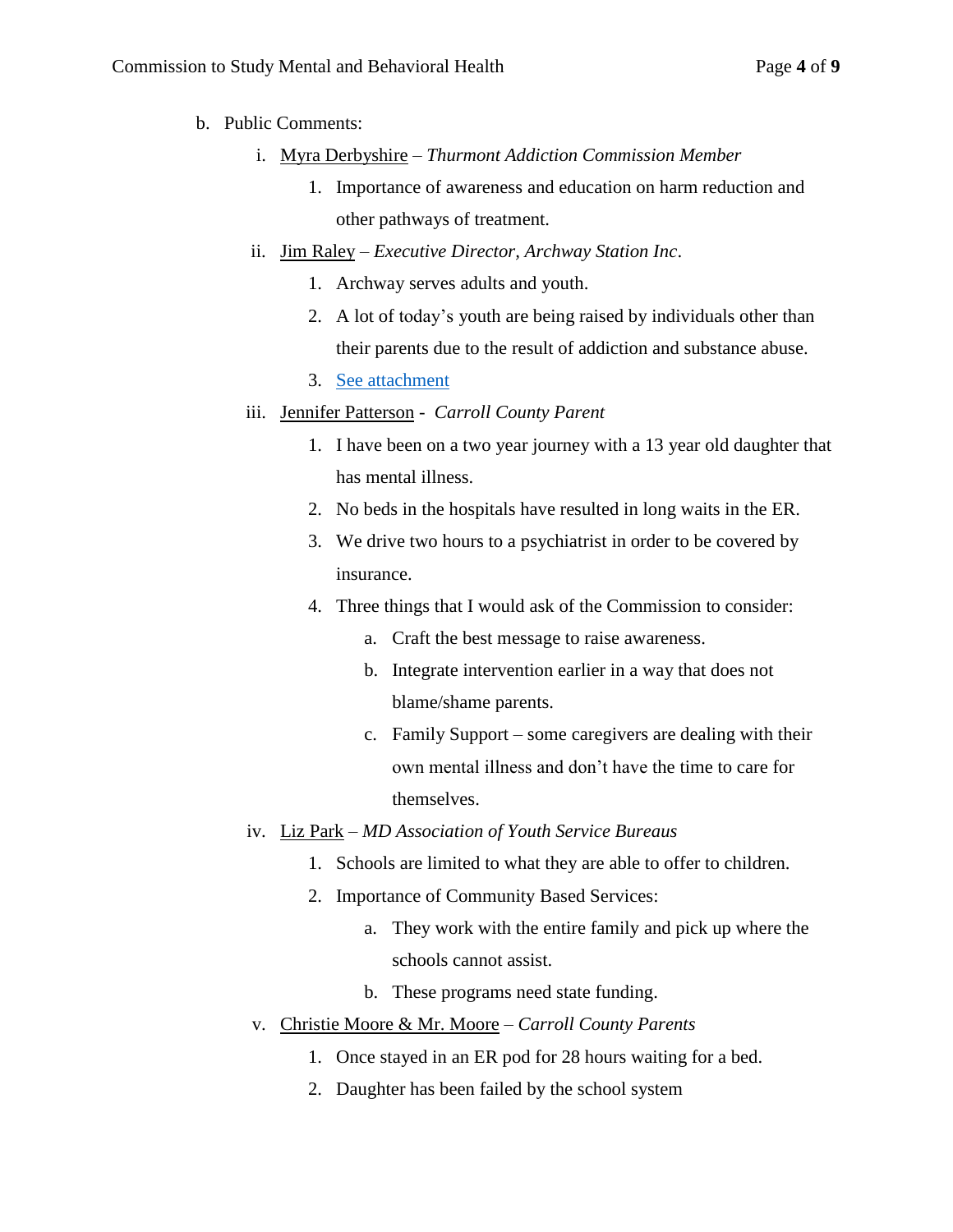- a. Lack of resources and help.
- 3. Lack of resources in the community
- 4. Need for education and awareness for the parents/caregivers
- 5. Suggestion:
	- a. Create a forum where doctors can give advice on resources or answer quick questions online.
		- i. Incentivize them with a tax credit.
		- ii. Information sharing is key for caregivers and families.
- vi. Teresa Friend *Maryland Coalition of Families, Garrett County & Parent*
	- 1. There is a lack of housing, transportation and employment in Garrett County.
		- a. Need for one-room houses/apartments.
	- 2. If our citizens are not able to drive to Cumberland, they are certainly not going to be able to drive to Baltimore for care.
	- 3. There are no warm hand offs for the incarcerated individuals that are coming back to the County.
	- 4. I know an individual that is struggling with addiction and has waited for 3 weeks for a bed at Massey
		- a. Because of insurance
			- i. She was told she has to be actively using every single day; even though she has had 12 relapses in the last year.
		- b. We have no recovery/halfway houses or treatment centers.
	- 5. I ask the Commission to please remember Garrett County.
	- 6. Commission Discussion You are not forgotten, we are working with the counties on getting resources. It is a challenge in areas that do not have the concentrations of population and transportation is a big issue.
- vii. Anita Rhodes  *Medication Treatment Center, Cumberland*
	- 1. There is a need for: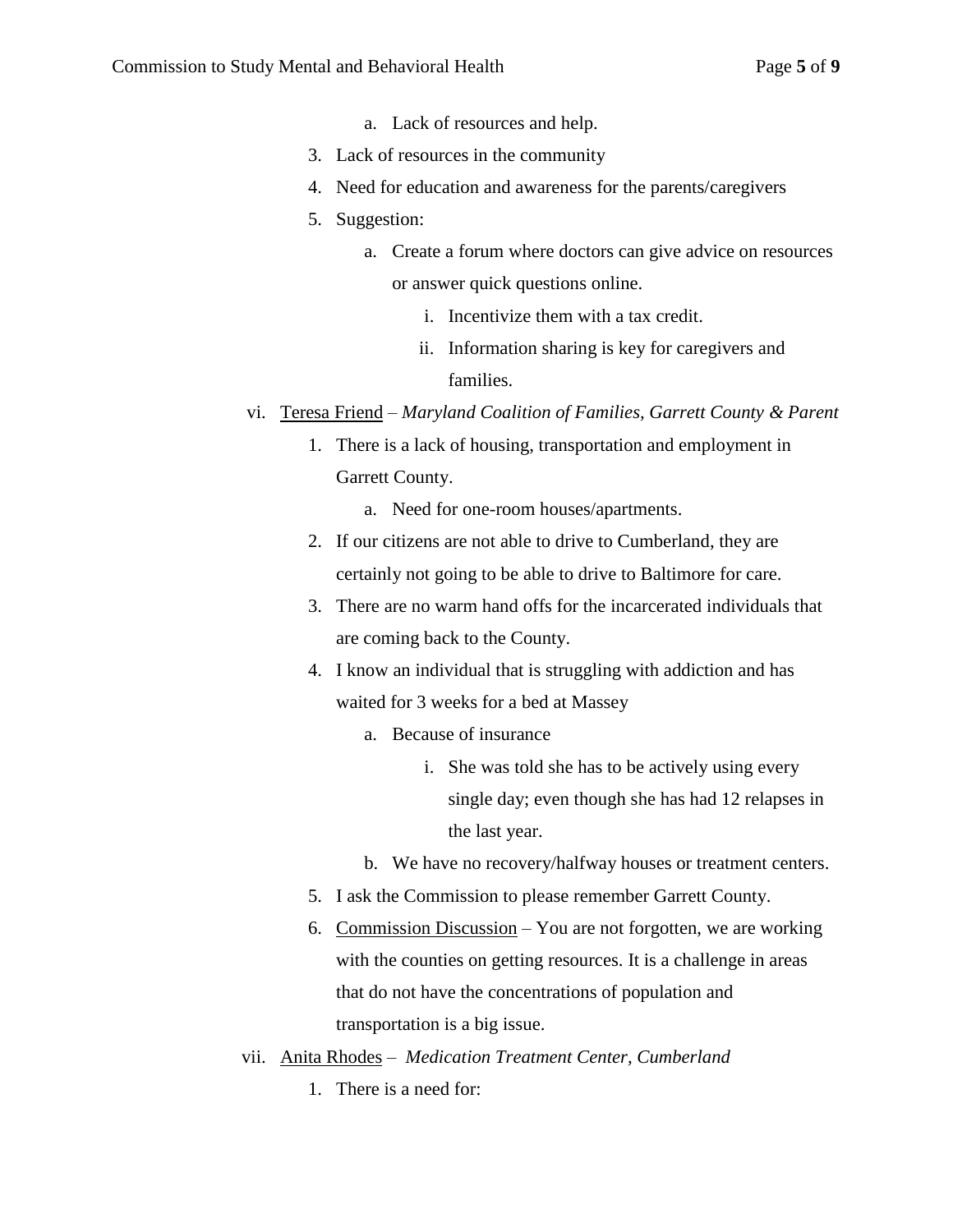- a. Accountability for supervisors in the mental health field in the local community.
- b. Support groups in our community.
- c. Transitional housing for people being released from jails in Cumberland.
- viii. Rod Kornrumpf *Regional Executive Director, Behavioral Health, University of Maryland Upper Chesapeake Health*
	- 1. We have the opportunity to change the model for behavioral health for the first time in history.
	- 2. Our problems are not unusual for here or anywhere in the U.S.
	- 3. We have a fractured behavioral health system.
- ix. Jacqueline Stone *Vice President, Clinical Programs at Kennedy Krieger Institute*
	- 1. [See attachment](https://governor.maryland.gov/ltgovernor/wp-content/uploads/sites/2/2019/12/Jacqueline-Stone-Kennedy-Krieger-Overview-Statement.pdf)
	- 2. Commission Discussion: There is challenge with telework psychiatry and professions of the like is you have to be licensed in the state in which the patient is. When it comes to HIPAA questions, health information, and substance and mental health information – because it is so walled off, your practitioner doesn't know your history. You can walk in with a busted shoulder and unless you tell them that you are in recovery or on other treatment, for example, they do not know. It isn't just a state issue, we are also going to advocate to the federal government that they are going to have to do something about this.
- x. Christina Vaughan *Family/Peer Support Specialist, MD Coalition of Families*
	- 1. Parents/caregivers are feeling isolated.
	- 2. There is a need for earlier intervention from schools:
		- a. Notifying the parents as first signs of issues.
	- 3. There is a lack or resources and distrust in government agencies.
		- a. Information online is outdated or hard to find.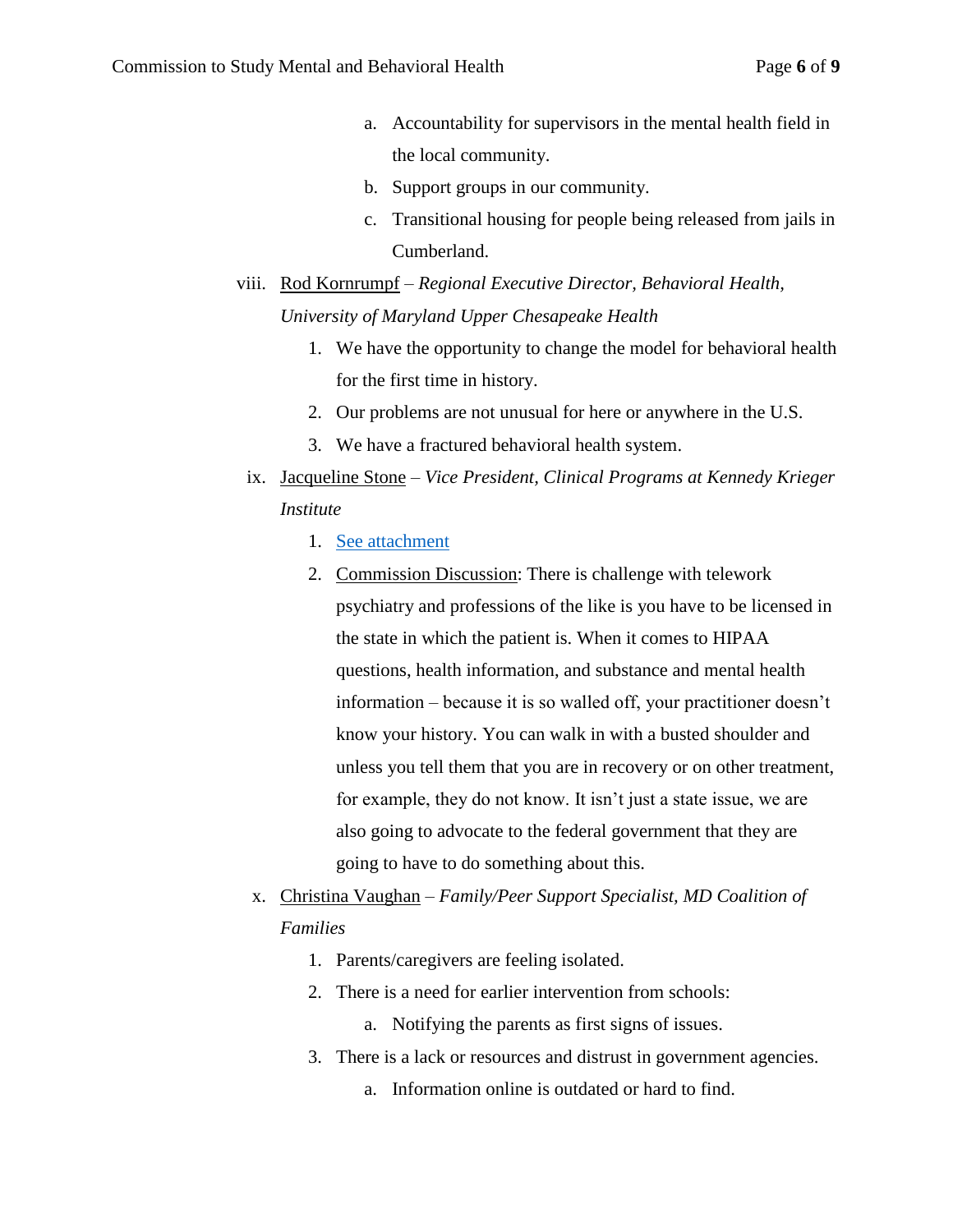- 4. There is no connection between schools, families and community services.
- xi. Marshall Rock *Director of Washington County Mental Health Authority – Core Service Agency*
	- 1. We need more funding for mental health services.
		- a. SORE Grant just came out specific to substance use which excludes people with specific mental health disorders; where do these people go? This is a big concern.
		- b. Commission Discussion: The SORE Grant is restrictive only to substance abuse disorder. For clarity, it is for Opioids Treatment because it is an Opioid Response Grant. We have voiced the concern of these restrictions.
		- c. In my office, we have not had an increase to the Administrative or Purchase of Service Grant since 2004.
		- d. I am an advocate for parity in mental health services all across the state.
	- 2. Resources:
		- a. Concern for providers to come in is the issue of any willing provider. We want to make sure that we have a say in the providers coming in for the quality of care coming into our state.
- xii. Debbie Santini *Family/Peer Support Specialist, MD Coalition of Families*
	- 1. Closing of Catoctin Summit Adolescent Program Thurmont
		- a. There is no treatment provider here that handles 15 and under youth.
	- 2. I am a mom of 2 adult children that are struggling with addiction issues. There is a disconnect between mental health and substance use when it comes to insurance.
		- a. If you have state insurance and you have a child with substance abuse issues, you are not going to find them a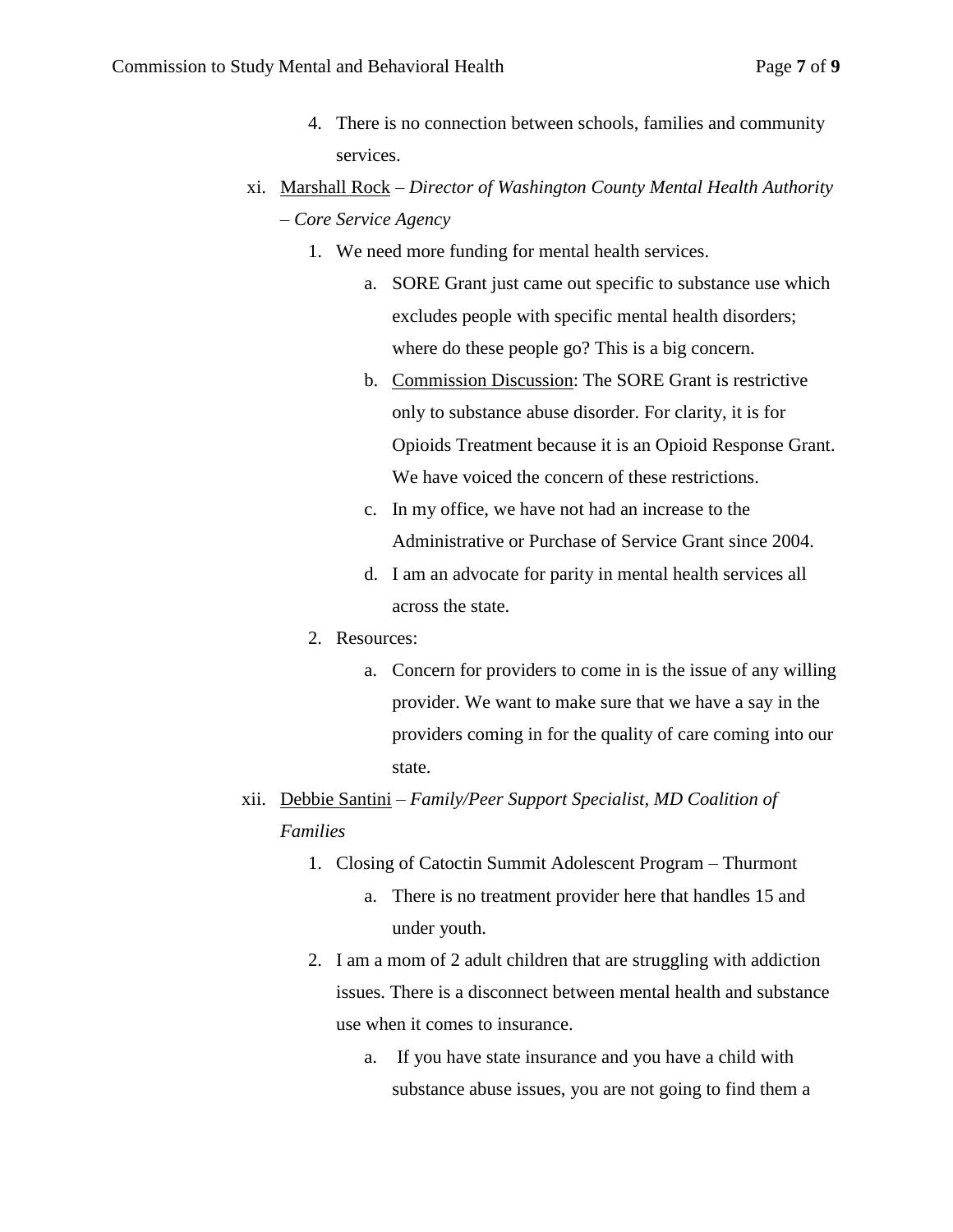quality of care treatment center that you would if you had private insurance. If you have a mental health child and you have private insurance, you are not going to find the quality care you would if you had state insurance.

## xiii. Avi Burstein – *Executive Director, Behavioral Health Partners of Frederick*

- 1. We provide outpatient care for mental health individuals as well as onsite and offsite services to the public mental health and commercial sector.
- 2. We have aging population that isn't able to continue seeing the same counselor after they transfer to Medicare; I have to refer them out. I do not have enough social workers to meet the demands of Medicare legalese.
- 3. We urge you to consider CCBHC as a model for MD
	- a. A flat rate for services versus service rates which results in more available services.
	- b. Commission Discussion: Regulations with insurance social workers are the only provider that can bill Medicare directly as a therapist, counselors cannot do that. There have been bills for this for the last 10 years; there is tons of advocacy for this change for the aging population. As for CCBHCs, it is a different way of funding and it does allow providers to develop their own funding model so they can get paid what it actually costs for the service. There are requirements for that model that cover all aspects of care from substance use to mental health and coordination with justice, schools and homes.

#### **V. Next Meeting**

a. Wednesday, December 11, 2019

4:30PM